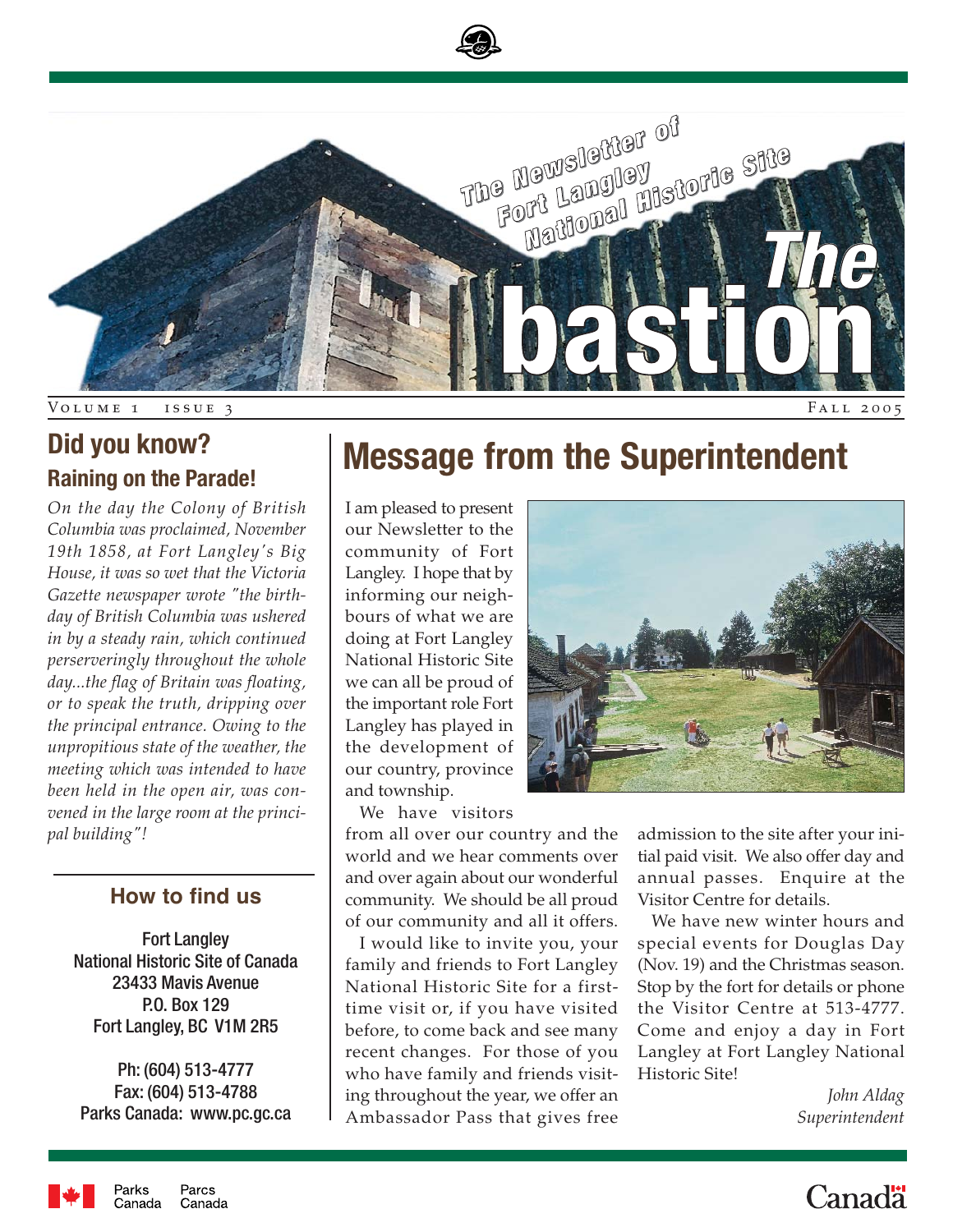

## **Brigade Days 2005 – a hit**

#### by: Ann Corner

Fort Langley NHS offers a wide variety of daily programs and activities year round and a menu of memorable events such as Candlelight tour, Old Fashioned Musical Christmas and Canada Day celebrations. Brigade Days, a longstanding favourite on the BC Day long weekend was especially magical this year.

During Brigade Days we encourage everyone to paddle back to the days when boats, beavers and the Hudson's Bay Company made Fort Langley vital for worldwide trade. This year a good sized crowd crammed the banks of the Fraser River to watch the brigades arrive. Then it was the visitors' turn to try fun games with a fur trade twist, to watch the blast of black powder fired from flintlock and percussion cap muskets, to listen to the bagpipes and to enjoy the stories and demonstrations in the voyageur encampment. The weekend ended on the evening of BC Day with a concert featuring "The Wheat and the Barley."

A three-day event is no easy feat, and wouldn't be possible without the active support of many organizations and individuals. Our heartfelt thanks go to everyone who helped, including the Friends of the Fort, the Fort Langley Canoe Club, the Fort Langley Improvement Society, the Township of Langley, the City of Langley, Selah Outdoor Explorations, Fort Langley tourist info centre and all the volunteers who put on a fantastic weekend. Great job, everyone!

**2**

**Congratulations to our community of Fort Langley for a well-attended, successfully organized, fun-for-the-senses Cranberry Festival 2005!** 

## **Christmas at Fort Langley**

### by: Ann Corner

Christmas is a great time to showcase your national historic site to visiting friends and family. Use your seasonal pass to visit more than once, or your ambassador card to return free with paying guests.

On December 3rd and 4th the Friends of the Fort are holding their second Artisan Craft Fair. This year it is bigger than ever with tables of Christmas and gift items in three buildings. Take in the fair for free or buy a family entry to the site so that adult family members can take turns exploring the site with the kids, while others enjoy a relaxed shopping experience.

Old-Fashioned Musical Christmas returns a week earlier this year, on the evening of Thursday December 8th so that it is less likely to conflict with school performances. Bring a flashlight, something for the food bank if you like and bundle up for an evening of music and Christmas cheer. This is your chance to sing around the bonfire and to warm up with a cup of hot chocolate. The evening starts at 7 pm so there is lots of time to get home from the office, have dinner, and get homework finished before heading out. This evening is our Christmas gift to you. No admission charge.

Join us for an afternoon of relaxing cheer during our Christmas Program: Saturdays in December and Tuesday through Saturday from December 19th until January 7th. Discover how Christmas was celebrated in the fur trade era on a tour with a costumed interpreter, warm your hands at the fire in the cooperage, enjoy a cup of hot chocolate and work on a family craft activity together.

And don't forget, season's passes are on sale from December 1, 2005 until May 18, 2006, just in time to stuff into a Christmas stocking.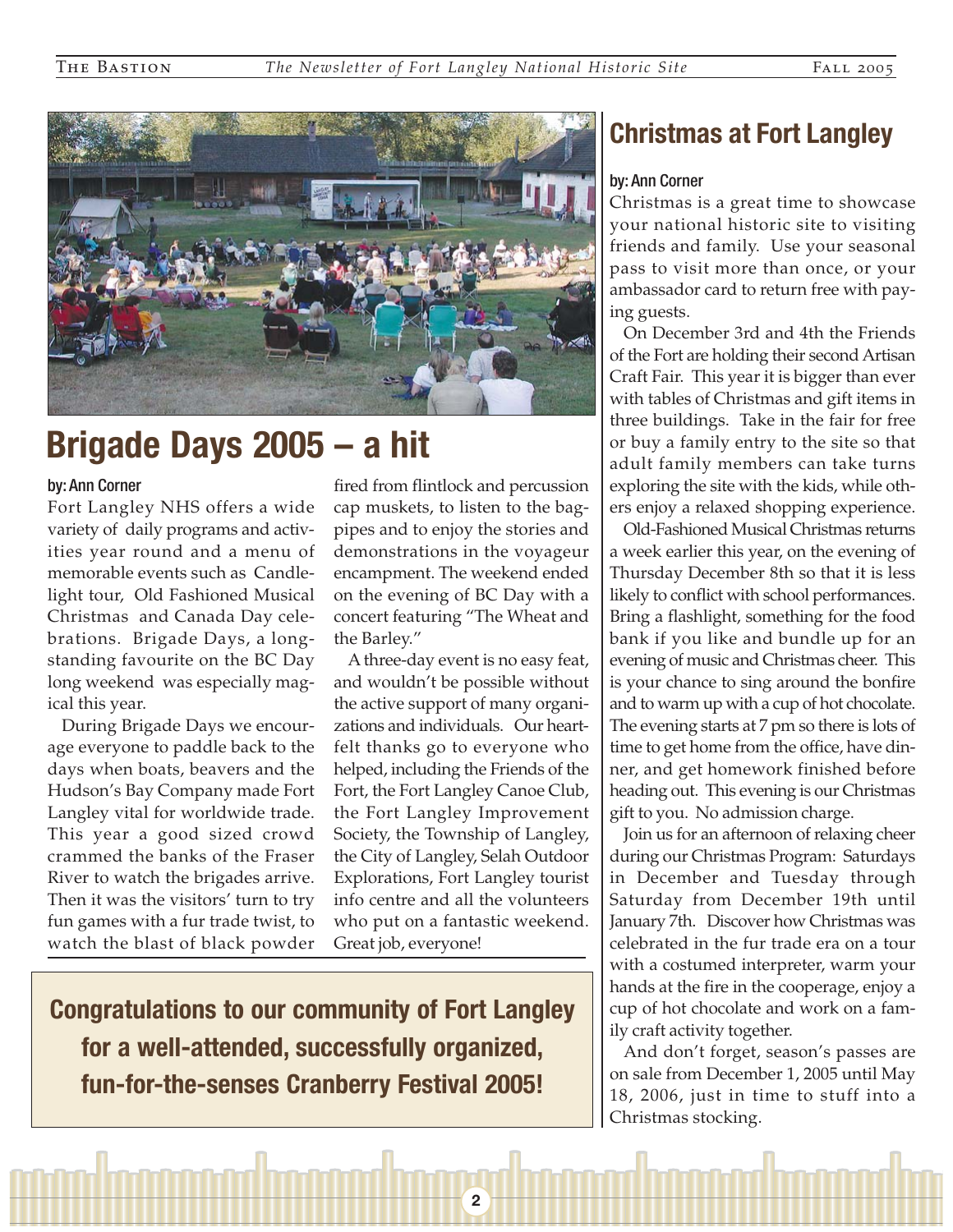enjoying an afternoon of refreshments, site tours and entertainment, and then passed the floor to Bays Blackhall. Bays, a founding member of the Friends of the Fort, shared with the audience her very special past to present perspective on the group. Fort Langley manager, John Aldag, added his welcome and

The afternoon not only gave members a chance to look over past accomplishments and involvements; for many, it created a renewed sense of interest in the future. Happy Birthday, Friends of Fort Langley.

anniversary wishes.



# **Happy Birthday, Friends!**

#### by: Ann Corner

On Saturday, October 1st, the Friends of Fort Langley National Historic Site Cooperating Association celebrated twenty years of organization history with an open house at the fort.

The event was well attended by both lifetime and new members. It was an opportunity for Friends and site staff to reacquaint with some faces from the past, to reminisce about the association's many successes and to learn about some new directions and initiatives the Friends are involved in.

Current chairperson Marianne Iberg welcomed guests who were

## **Visitor survey**

If you visited the site in August you may have met a student with a clipboard asking a series of questions and handing out questionnaires. Every five years the site conducts a visitor survey to help us determine information about our visitors and what programs and services are important to their visit. We use this information to help us provide the highest quality of services and programs and to check on how well we are doing. We expect to have a preliminary report in November. If you were one of the many people who completed the surveys, please accept our thanks for your willingness to help us improve our services. For more information on the survey contact Ann Corner at 604 513-4784.

**3**

## **Native Sons' Collection**

#### by: Don Lott

In the summer of 2005, the Langley Centennial Museum and Fort Langley National Historic Site undertook a project to update our inventories regarding the Native Sons' Collection (1930-1956). The Native Sons were a fraternal organization established in 1899 to foster awareness of British Columbia pioneers and the history of the province.

The Native Sons' Post #9 converted the Trades Store (the only surviving building from the original fort site) into a museum which they filled with a range of items including pieces directly related to the fort and other items from individuals living in British Columbia. When the Federal and Provincial governments decided to develop the Fort site with new buildings and to create a new local museum in Fort Langley it was decided to split the Native Sons' Collection between these two facilities.

To update the electronic records for the two facilities staff from the Centennial Museum and the Fort went through the original accession ledgers from 1958 as well as the inventory records from the past four decades. Don Lott from Parks Canada and Lisa Codd, Elizabeth Park and Kobi Howard from the Langley Centennial Museum had an interesting time going through records from the last 47 years to update locations and the physical well being of the Native Sons' artifacts. It has enabled the museum and historic site to share information regarding the history of the Native Sons' Collection as well as the history of the founding of the Langley Centennial Museum and the National Historic Site.